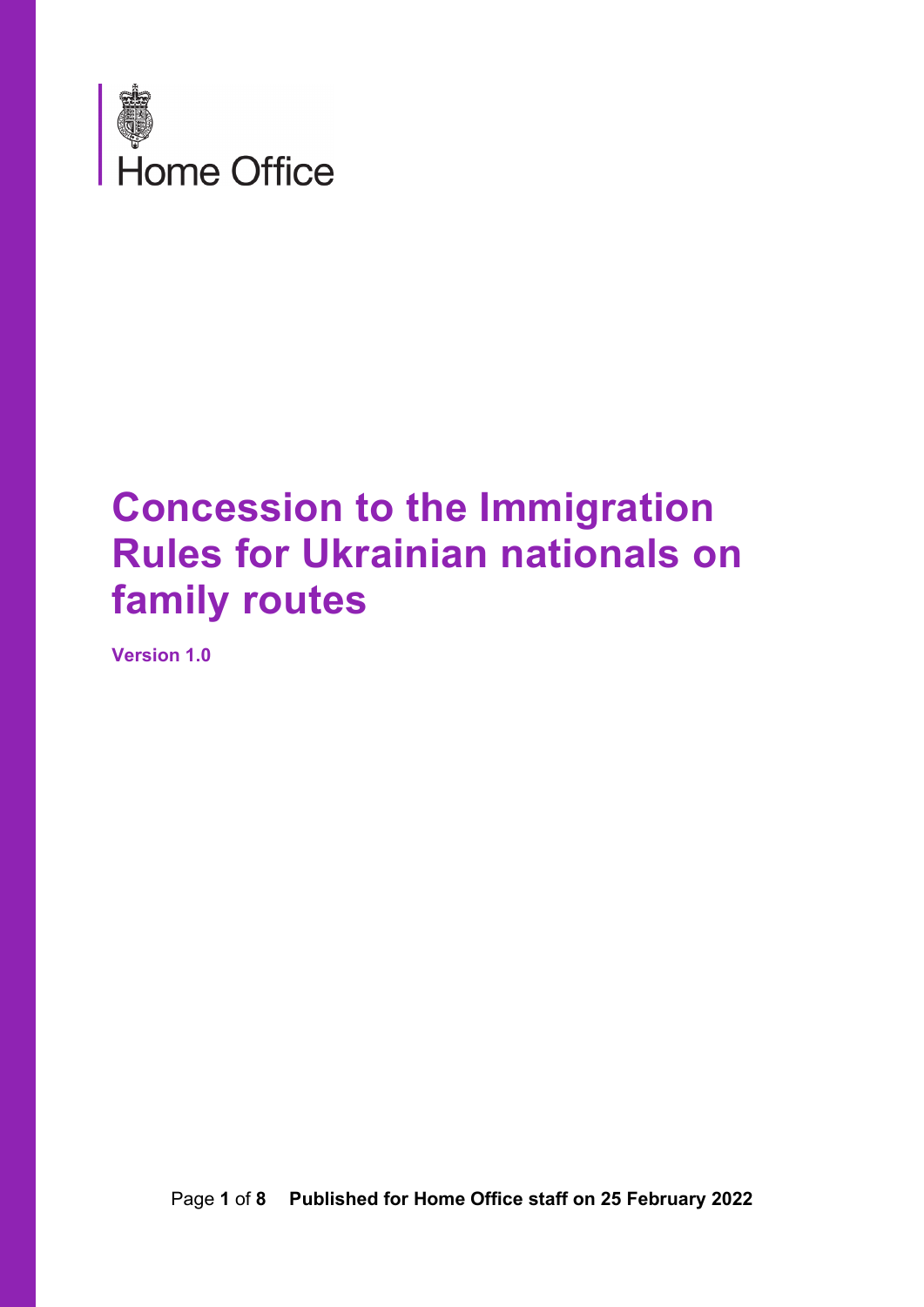# <span id="page-1-0"></span>**Contents**

| Document flexibility under the concession for Ukrainian nationals and their |  |
|-----------------------------------------------------------------------------|--|
|                                                                             |  |
|                                                                             |  |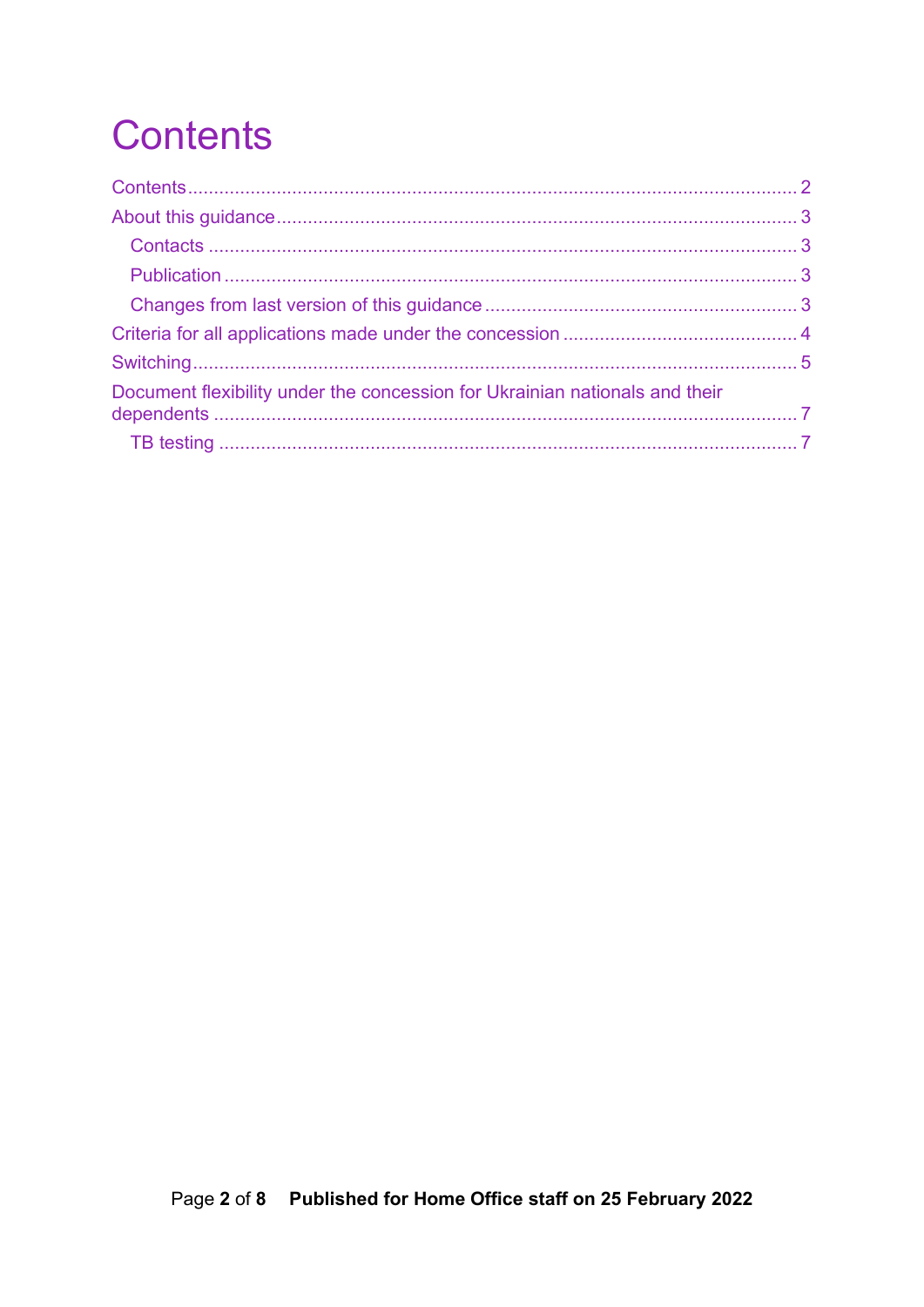# <span id="page-2-0"></span>About this guidance

This guidance tells you about the concessions made to the Immigration Rules for Ukrainian nationals applying as a family member under Appendix FM. These concessions also apply to their dependants.

These concessions are authorised under the Equality (Ukrainian nationals – changing immigration routes and evidential requirements) Authorisation 2022 which came into operation on 24 February 2022. As a result of it the Home Secretary has personally approved more favourable treatment for some Ukrainian nationals in the UK, and some outside the UK, when they apply for entry clearance, or leave to remain under Appendix FM.

This guidance applies to all decisions made from 24 February 2022.

#### <span id="page-2-1"></span>**Contacts**

If you have any questions about the guidance and your line manager or senior caseworker cannot help you or you think that the guidance has factual errors then email the Family Policy team.

If you notice any formatting errors in this guidance (broken links, spelling mistakes and so on) or have any comments about the layout or navigability of the guidance then you can email the Guidance Rules and Forms team.

### <span id="page-2-2"></span>**Publication**

Below is information on when this version of the guidance was published:

- version **1.0**
- published for Home Office staff on **25 February 2022**

### <span id="page-2-3"></span>**Changes from last version of this guidance**

New guidance

**Related content [Contents](#page-1-0)**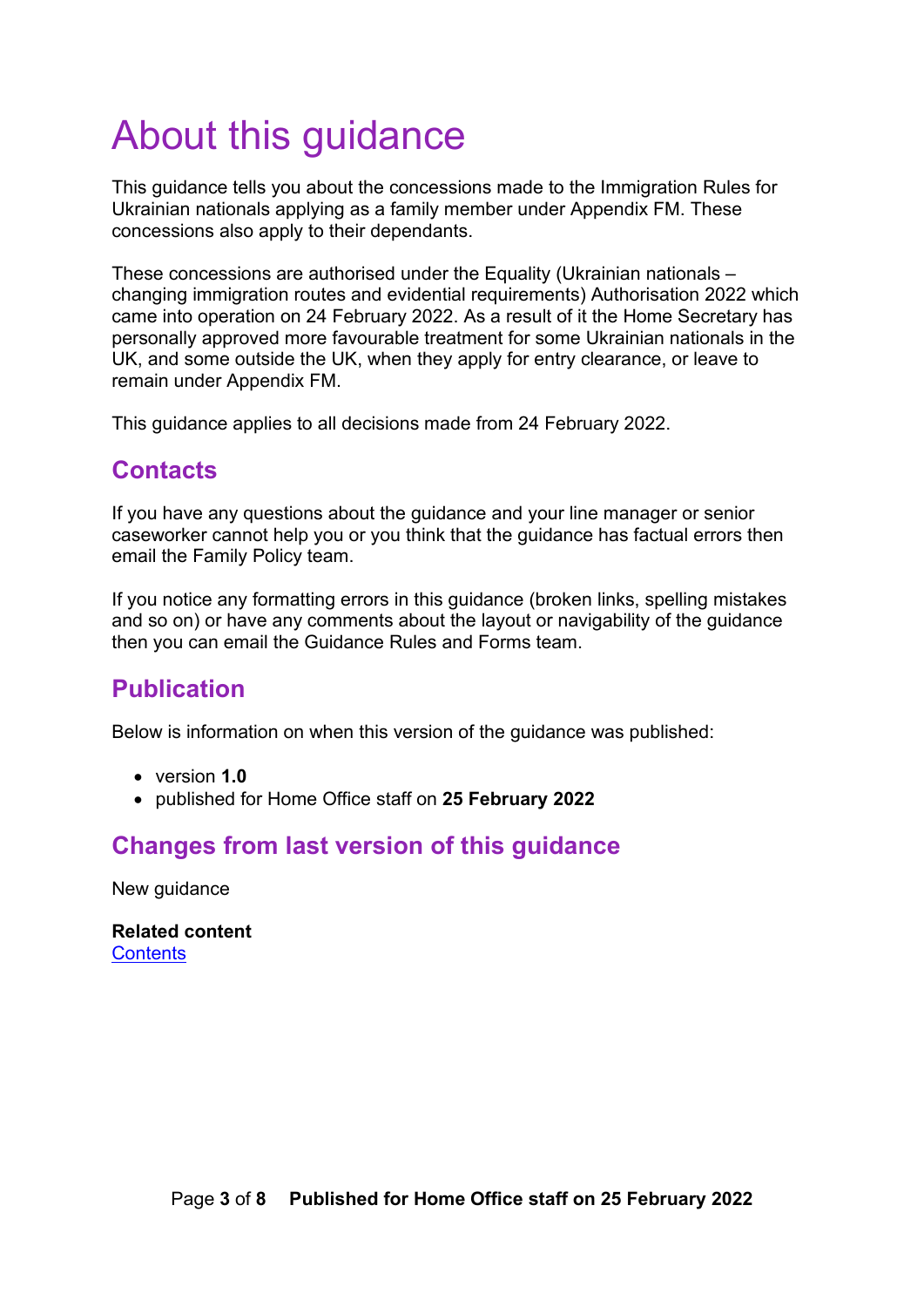## <span id="page-3-0"></span>Criteria for all applications made under the concession

This section sets out the criteria an applicant must meet in order to have their application considered under the Ukrainian concession.

To be eligible to be considered under this concession an applicant must be a Ukrainian national seeking leave to remain under Appendix FM or Part 7 or 8 of the Immigration Rules and either:

#### a)

- in the UK
- with either limited leave to enter or remain, or an overstayer and paragraph 39E of the Immigration Rules applies
- have paid the appropriate fee and Immigration Health Charge (if required)
- have provided a passport or other travel document which satisfactorily establishes their identity and nationality
- meet the requirements in Appendix FM or Parts 7 or 8 of the Immigration Rules for the route they are applying under, including eligibility and suitability requirements, subject to the concessions contained in this guidance

Or, in respect to document flexibility,

b)

- be outside the UK
- have made a valid application for entry clearance including providing biometrics
- have paid the appropriate fee and Immigration Health Charge (if required)
- have provided a passport or other travel document which satisfactorily establishes their identity and nationality
- meet the requirements in Appendix FM or Part 8 of the Immigration Rules for the route they are applying under, including eligibility and suitability requirements, subject to the concessions contained in this guidance

Applications which do not meet the above criteria, (for example if they do not meet the requirements of the Immigration Rules not waived by this concession) may be refused or rejected following consideration as to whether exceptional circumstances apply as set out in sections GEN.3.1 to 3.3, Section EX.1. or consideration outside the Immigration Rules.

If an applicant meets these criteria, they will be granted permission to enter or stay on the route applied for and for the length of time normally allowed under the route in which they are applying and on the same conditions.

**Related content [Contents](#page-1-0)**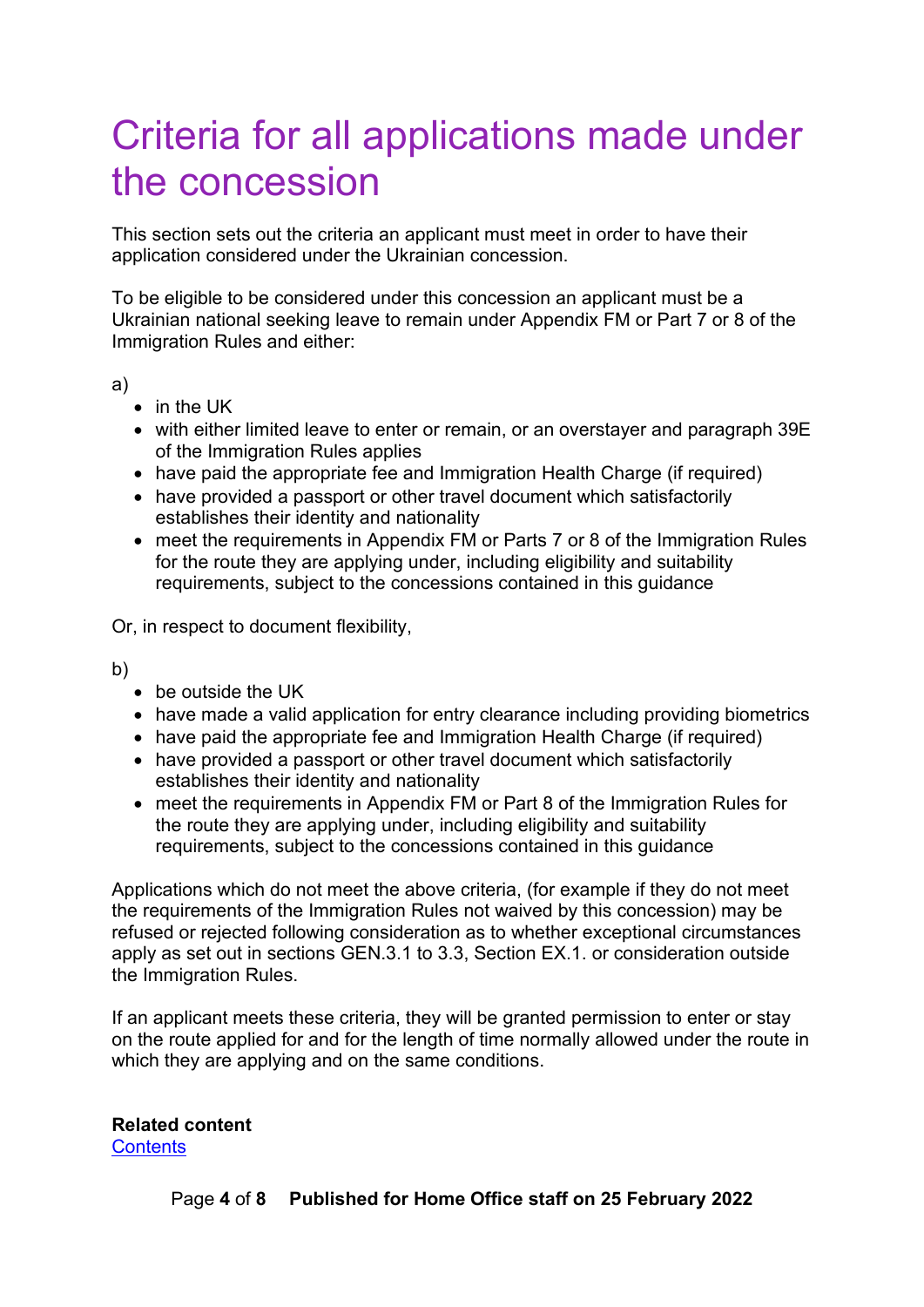# <span id="page-4-0"></span>**Switching**

This section sets out when some Ukrainian nationals can apply for permission to stay under the family Immigration Rules when the Rules would not usually permit it because of the leave they currently hold (often called 'switching'). This concession recognises that the situation in Ukraine may mean that some Ukrainian nationals may be in the UK and eligible for other immigration routes, but may face challenges if they are required to return to Ukraine in order to make an out of country application for entry clearance as would normally be required. This concession is intended to facilitate those who have come for a visit or on a temporary route but who meet the requirements of the family Rules to continue their stay in the UK, including on routes to settlement where those requirements are met, and where UKVI are satisfied that it would not be appropriate to require them to return to Ukraine.

It covers those who meet the general requirements above and meet the following relevant requirements:

- the applicant holds valid leave as a visitor or valid leave granted for a period of 6 months or less, unless that leave is as a fiancé(e) or proposed civil partner, or was granted pending the outcome of family court or divorce proceedings, or has been granted exceptional assurance
- the applicant has confirmed in writing that they wish to be considered under this concession and has explained their reasons for applying in-country, rather than returning to Ukraine to make an entry clearance application

If an applicant meets the above criteria, they can apply to switch from their existing leave into the family Immigration Rules. They must still meet all other, non-switching related, requirements of the rules of the route they wish to switch into. Applicants may also be eligible for the document flexibility concession below.

The concession works by waiving specific requirements of the family Immigration Rules for switching (as detailed in the table below) for those to whom the concession applies (such as those who meet the criteria set out above). The switching provisions waived relate to the following routes under the family rules:

| <b>Applying switching to</b>    | <b>Waived requirement</b>                                                                                      |
|---------------------------------|----------------------------------------------------------------------------------------------------------------|
| Family life with a partner      | The switching restrictions in paragraph E-<br>LTRP.2.1. do not apply.                                          |
| Family Life as a parent         | The switching restrictions in paragraph E-<br>LTRPT.3.1. do not apply.                                         |
| <b>Adult Dependent Relative</b> | The restrictions in paragraph EC-<br>DR.1.1.(a) requiring an applicant to be<br>outside the UK does not apply. |

Applicants who meet the requirements of the concession will be considered as if the immigration status requirements of the family rules are met. Therefore, if an applicant applies for leave on a 5-year route and otherwise meets all the requirements, they will be granted leave on a 5-year route to settlement.

#### Page **5** of **8 Published for Home Office staff on 25 February 2022**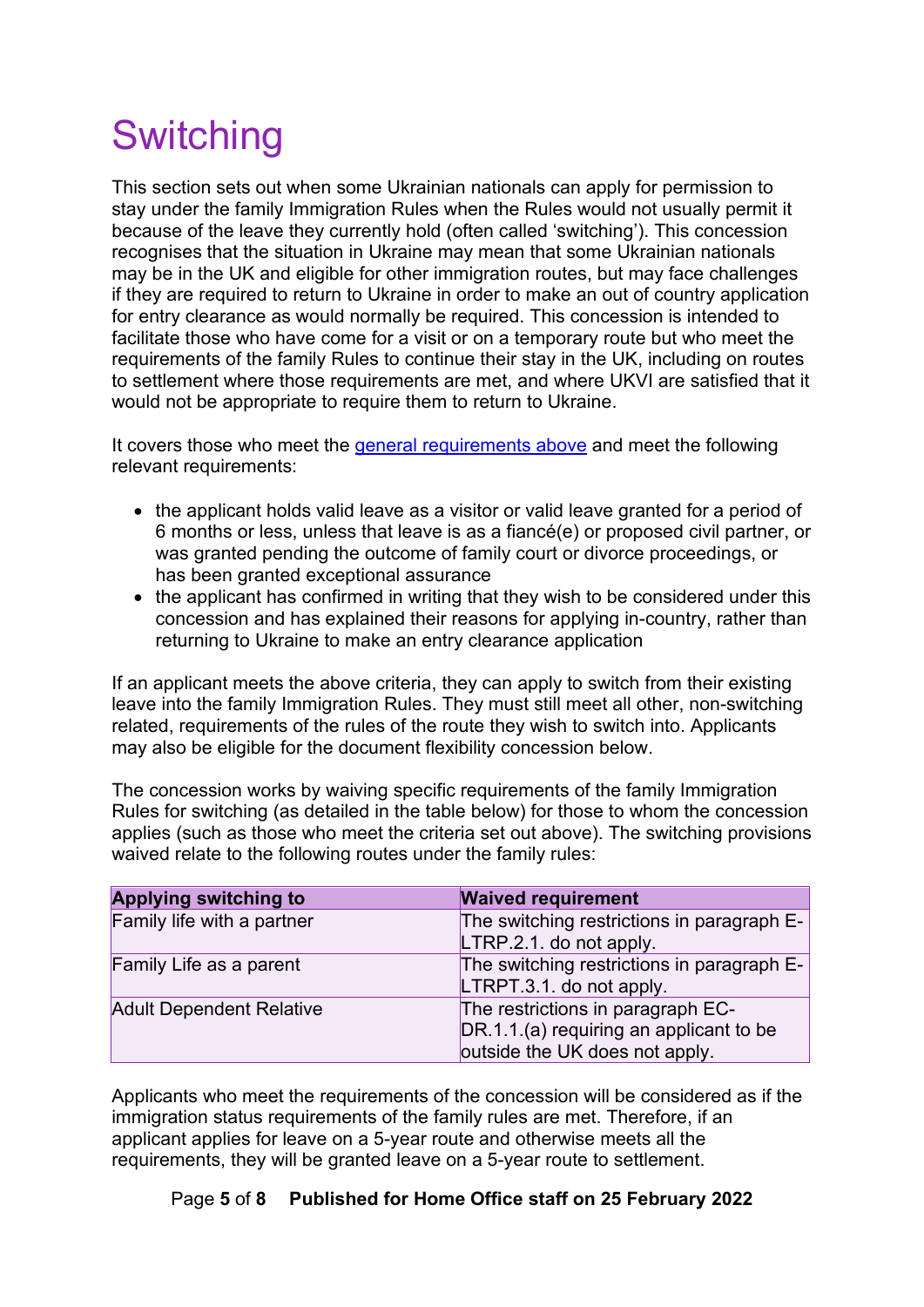If an applicant is unable to meet all the suitability and eligibility requirements of their route (not including the immigration status requirement) but instead relies on paragraph GEN.3.1. to GEN.3.3. of Appendix FM or leave outside the rules, because there are exceptional circumstances which could or would render refusal a breach of ECHR Article 8, leave to remain should be granted on a 10-year route to settlement.

If the applicant does not meet the requirements of a 5 or 10-year route it should be refused.

The following provisions are not waived as part of this concession:

| Not applying switching to                                                             | <b>Requirement</b>                       |
|---------------------------------------------------------------------------------------|------------------------------------------|
| Family life with a fiancée or proposed civil Applicants applying for FLR as a fiancée |                                          |
| partner                                                                               | must have arrived on a visa as a fiancée |
|                                                                                       | or proposed civil partner                |

**Related content [Contents](#page-1-0)**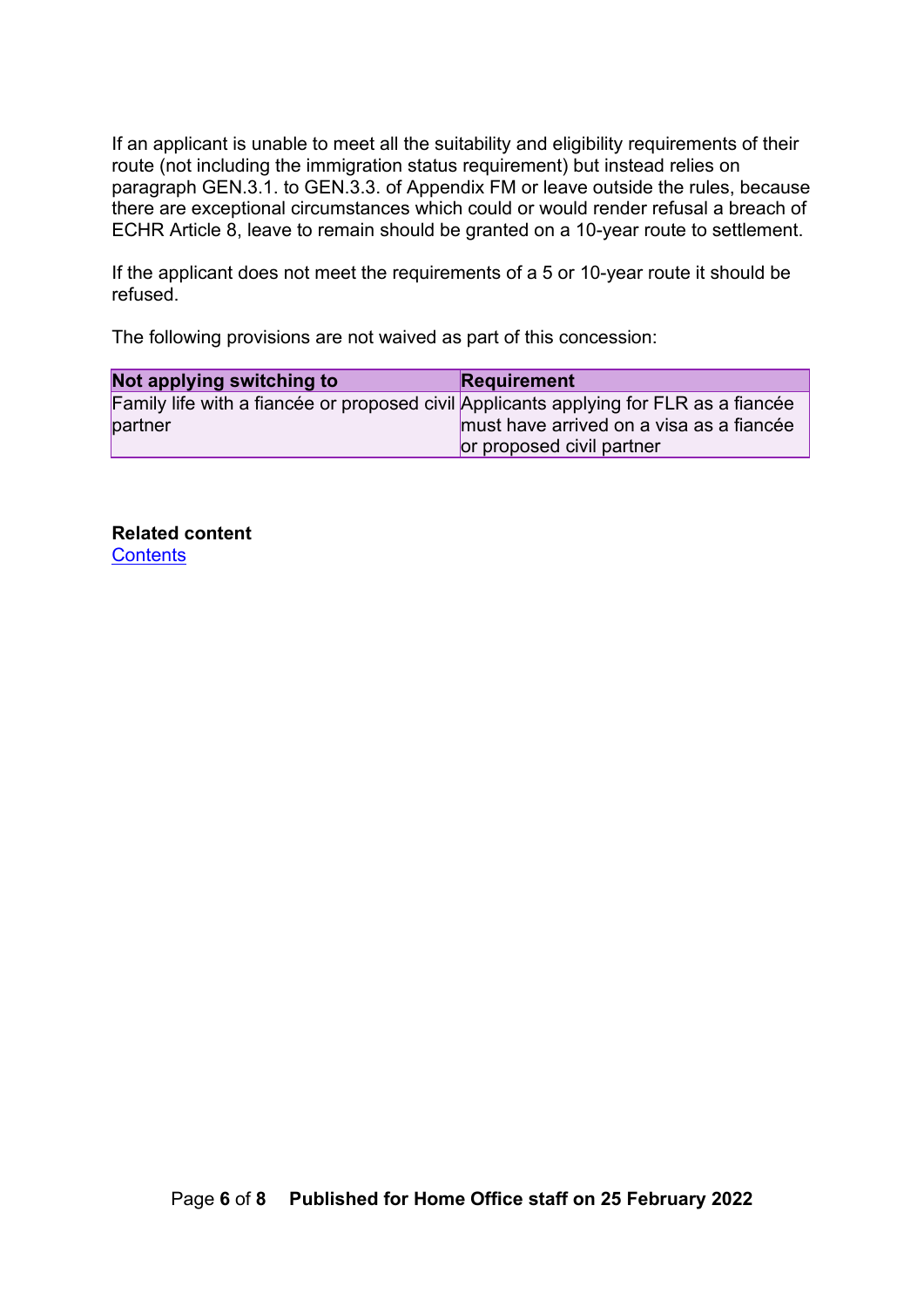## <span id="page-6-0"></span>Document flexibility under the concession for Ukrainian nationals and their dependents

This section sets out the concession on document flexibility for Ukrainian nationals applying for entry clearance, or permission under a family route.

For family applications, Appendix FM must be read together with Appendix FM-SE, which sets out the specified evidence which must be submitted with an application for entry clearance or limited leave to remain as a partner or parent. An applicant must provide documentary evidence relating to the relationship requirements specified in Appendix FM-SE, such as evidence that the marriage or civil partnership is valid in the UK.

Due to the current situation in Ukraine, an applicant may be unable to provide the full range of documents required for the family route under which they are applying. If so, an applicant must explain why they cannot provide a normally required document when they make their application.

The decision maker does not require detailed evidence as to why a document is not available. They can instead be satisfied with a reasonable written explanation provided with the application as to why the document cannot be obtained.

A sufficient and reasonable explanation may for example be that it is not possible to obtain a document from an institution as it is not functioning or is not offering its full range of services due to military conflict.

Another sufficient and reasonable explanation may, for example, be that the document can only be obtained in person, no one else in Ukraine can reasonably be expected to obtain it on the applicant's behalf, and it is not reasonable to expect the applicant to travel to the location in Ukraine as it may be unsafe.

If the Home Office is satisfied that due to the situation in Ukraine a document required by the Immigration Rules cannot reasonably be obtained, the requirement to provide that document may be waived. All applications will be considered on a case by case basis, taking into account all of the circumstances.

The Home Office must take a reasonable approach to what an applicant could be expected to provide. If the Home Office feels sufficient information has been provided in order to make an accurate and well-informed decision, they do not need to request or insist on all documentary evidence listed in Appendix FM-SE.

## <span id="page-6-1"></span>**TB testing**

The requirements for a TB test certificate, in paragraph A39 of the immigration rules, have been temporarily waived. TB test facilities in Kyiv are closed and screening for

Page **7** of **8 Published for Home Office staff on 25 February 2022**